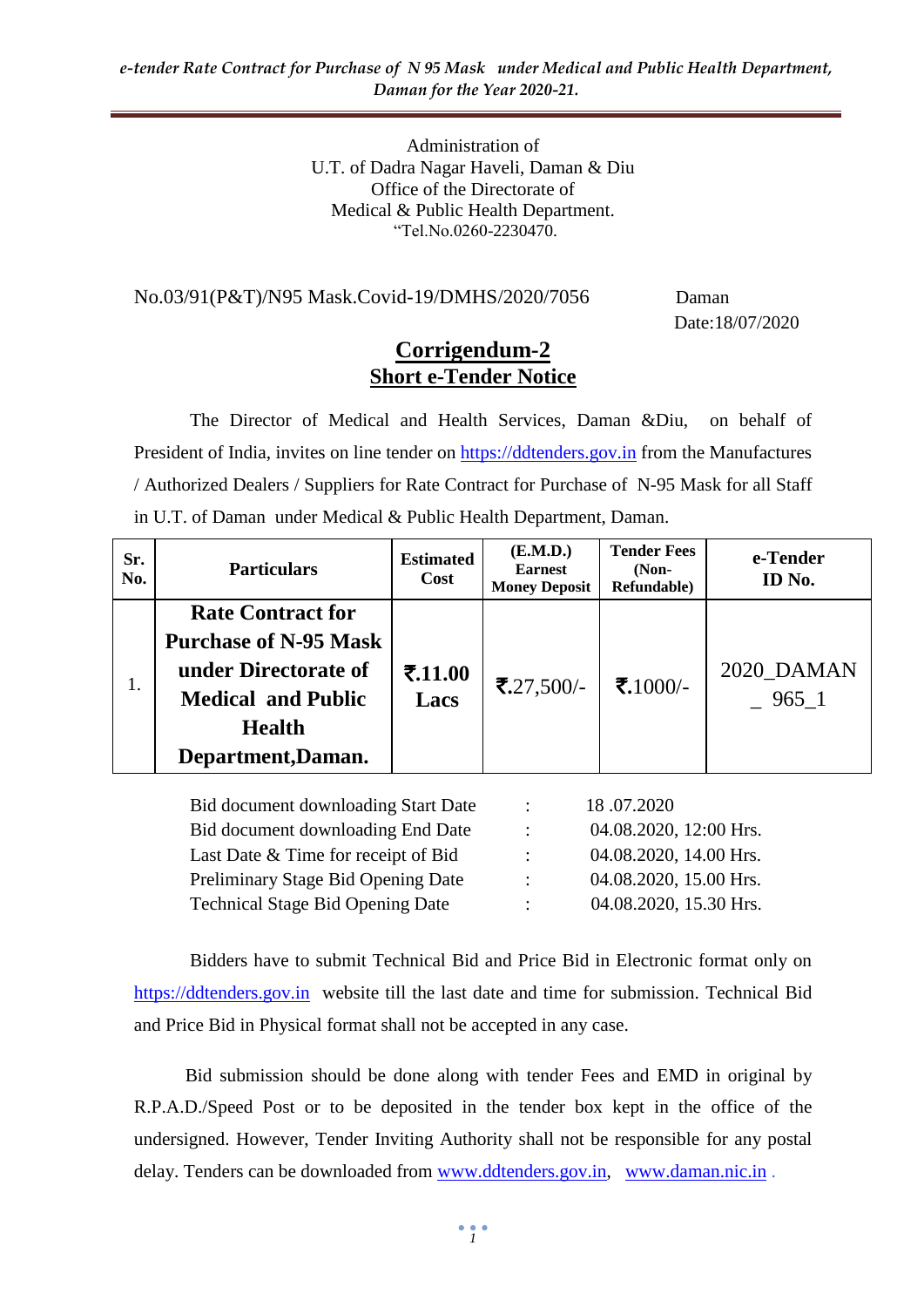- 1. The EMD and Tender Fees should not be forwarded by cash.
- 2. The Tender Fees will be accepted only in form of DD/A/c payee Cheque of any Nationalized or Scheduled Bank of India payable in Daman
- 3. The EMD will be accepted in form of FDR /A/c Payee Demand Draft / Bankers Cheque or Bank Guarantee from any Commercial Banks in an acceptable form payable at Daman in favor of under signed.

The tender inviting authority reserves the right to accept or reject any or all the tender to be received without assigning any reasons thereof. Bidders shall have to post their queries on E-Mail address: [ptdmhsdaman@gmail.com](mailto:ptdmhsdaman@gmail.com)

In case bidder needs any clarification or if training required for participating in online tender, they can contact the following office.

For any technical related queries please call at 24 x 7 Help Desk Number 0120-4200462, 0120- 4001002, 0120-4001005,0120-6277787. International Bidders are requested to prefix 91 as country code.

Note- Bidders are requested to kindly mention the URL of the Portal and Tender Id in the subject while emailing any issue along with the Contact details. For any issues/ clarifications relating to thetender(s) published kindly contact the respective Tender Inviting Authority.

Tel : 0120-4200462, 0120-4001002, 0120-4001005, 0120-6277787.

E-Mail : support-eproc[at]nic[dot]in

> *Sd/-* **Director Medical & Health Services**  Daman & Diu "Tel.No.0260-2230470

**Copy to :-**

1) In-Charge Medical Superintendent Govt. Hospital Daman.

- 2) CPO, Daman, for wide publicity in Newspaper.
- 3) I.T. Department, Daman, with a request to publish in Website.
- 4) Accounts Section, Daman, for information.
- 5) P&T DepartmentDaman, for information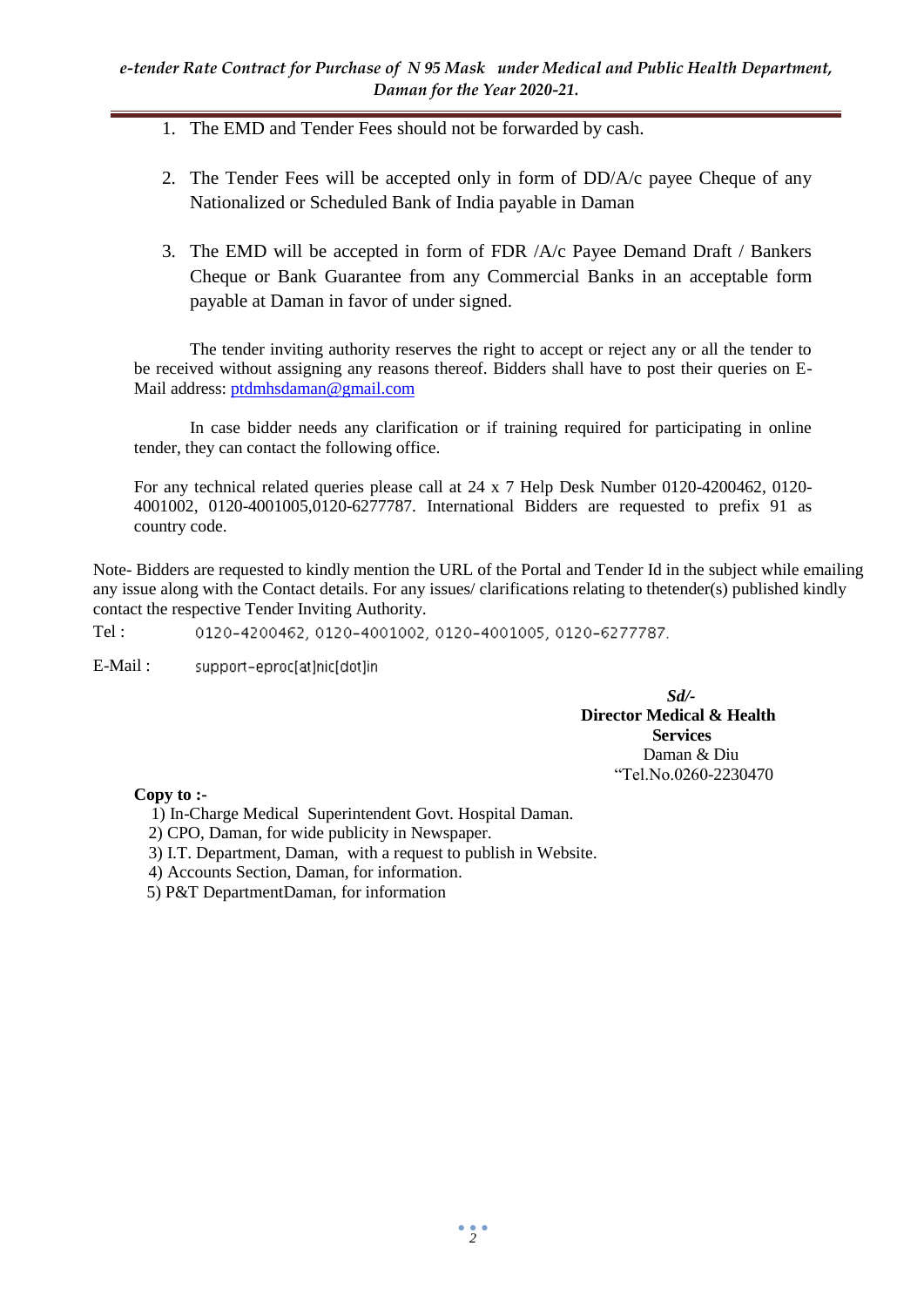#### U.T. ADMINISTRATION OF DADRA NAGAR HAVELI, DAMAN & DIU, OFFICE OF THE DIRECTORATE, MEDICAL AND HEALTH SERVICES, DAMAN

Terms and Conditions for the **" Rate Contract for Purchase of N 95 Mask for all Staff in U.T. of Daman under Medical & Public Health Department, Daman.**

#### **Instructions to Bidders :**

- 1) All Tender Documents can be downloaded free from the website [https://ddtenders.gov.in](https://ddtenders.gov.in/nicgep/app)
- 2) All bids should be submitted online on the website [https://ddtenders.gov.in/](https://ddtenders.gov.in/nicgep/app)
- 3) The user can get a copy of instructions to online participation from the website [https://ddtenders.gov.in](https://ddtenders.gov.in/)
- 4) The suppliers should register on the website through the "New Supplier" link provided at the home page, the registration on the site should not be taken as registration or empanelment or any other form of registration with the tendering authority.
- 5) The application for training and issue of digital signature certificates should be made at least 72 hours in advance to the due date and time of tender submission.
- 6) For all queries regarding tender specifications and any other clauses included in the tender document should be addressed to personnel in tendering office address provided below:

**The Director Medical and Health Services Primary Health Centre Moti Daman Daman 396220 Tel 0260 2230470 2230570**

- 7) All documents scanned/attached should be legible / readable. A hard copy of the same may be send which the department will be use if required. Uploading the required documents in [https://ddtenders.gov.in](https://ddtenders.gov.in/nicgep/app) is essential.
- 8) The Bidder has to give compliance for each quoted product for any false / misleading statement in compliance found any time during the procurement process, the bid shall be outrightly rejected & EMD shall be forfeited.

#### **Keydates:**

| Bid document downloading Start Date     | $\mathbb{Z}^{\mathbb{Z}}$ | 18.07.2020             |
|-----------------------------------------|---------------------------|------------------------|
| Bid document downloading End Date       | $\mathbb{Z}$              | 04.08.2020, 12:00 Hrs. |
| Last Date & Time for receipt of Bid     |                           | 04.08.2020, 14.00 Hrs. |
| Preliminary Stage Bid Opening Date      | $\ddot{\phantom{0}}$      | 04.08.2020, 15.00 Hrs. |
| <b>Technical Stage Bid Opening Date</b> | $\mathbb{Z}^{\mathbb{Z}}$ | 04.08.2020, 15.30 Hrs. |
|                                         |                           |                        |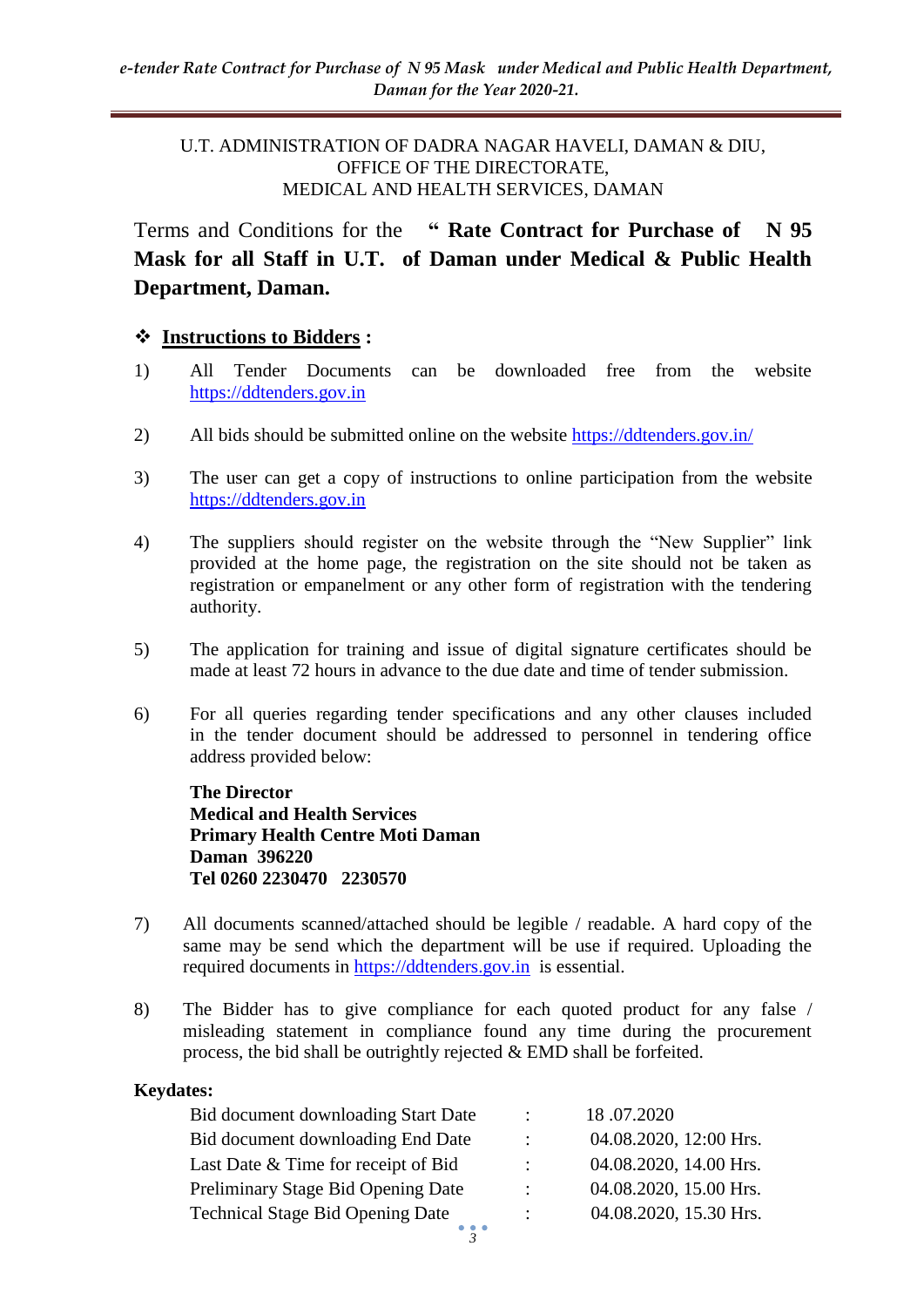The Tenders shall be submitted in two-bid system, wherein the Technical bid and Commercial Bid is to be filled online on [https://ddtenders.gov.in](https://ddtenders.gov.in/nicgep/app) and the EMD and Tender Fee has to be submitted in Tender Box along with a covering letter. The envelope should be super scribing as **"e-Tender - Sealed Cover of Bid for Rate Contract for Purchase of N 95 Mask for all Staff in U.T. of Daman under Medical & Public Health Department, Daman".** The **EMD** and **Tender Fees** should be enclosed with **BID** only.

## **Tender Fees (Non Refundable)** `**.1,000/- :**

- a. The Tender Fees should not be forwarded by cash.
- b. The Tender Fees (Non Refundable) will be accepted only in form of DD/A/c payee Cheque in favor of **The Director of Medical and Health Services, Daman**  from any Nationalized or Scheduled Bank of India payable in Daman.
- c. All tenders must be accompanied by Tender fees as specified in schedule otherwise tender will be rejected.

## $\div$  **Earnest Money Deposit ₹.27500/-:**

- a. All tenders must be accompanied by EMD as specified in schedule otherwise tender will be rejected.
- b. The manufacturing units who are placed in Daman are exempted for Earnest Money Deposit. For getting exemption, tenderers have to furnish valid and certified documents along with the tender, otherwise tender will be rejected.
- c. Any firm desires to consider exemption from payment of Earnest Money Deposit, valid and certified copies of its Registration with D.G.S. & D. should be attached to their tenders.
- d. EMD can be paid in either of the form of following:
	- i. A/c Payee Demand Draft
	- ii. Fixed Deposit Receipts

In favor of **The Director of Medical and Health Services, Daman**  from any Nationalized or Scheduled Bank authorized by RBI to undertake Government Business.

- e. EMD should be valid upto **12 (Twelve Months)** from the date of its issuance.
- f. EMD in any other forms will not be accepted.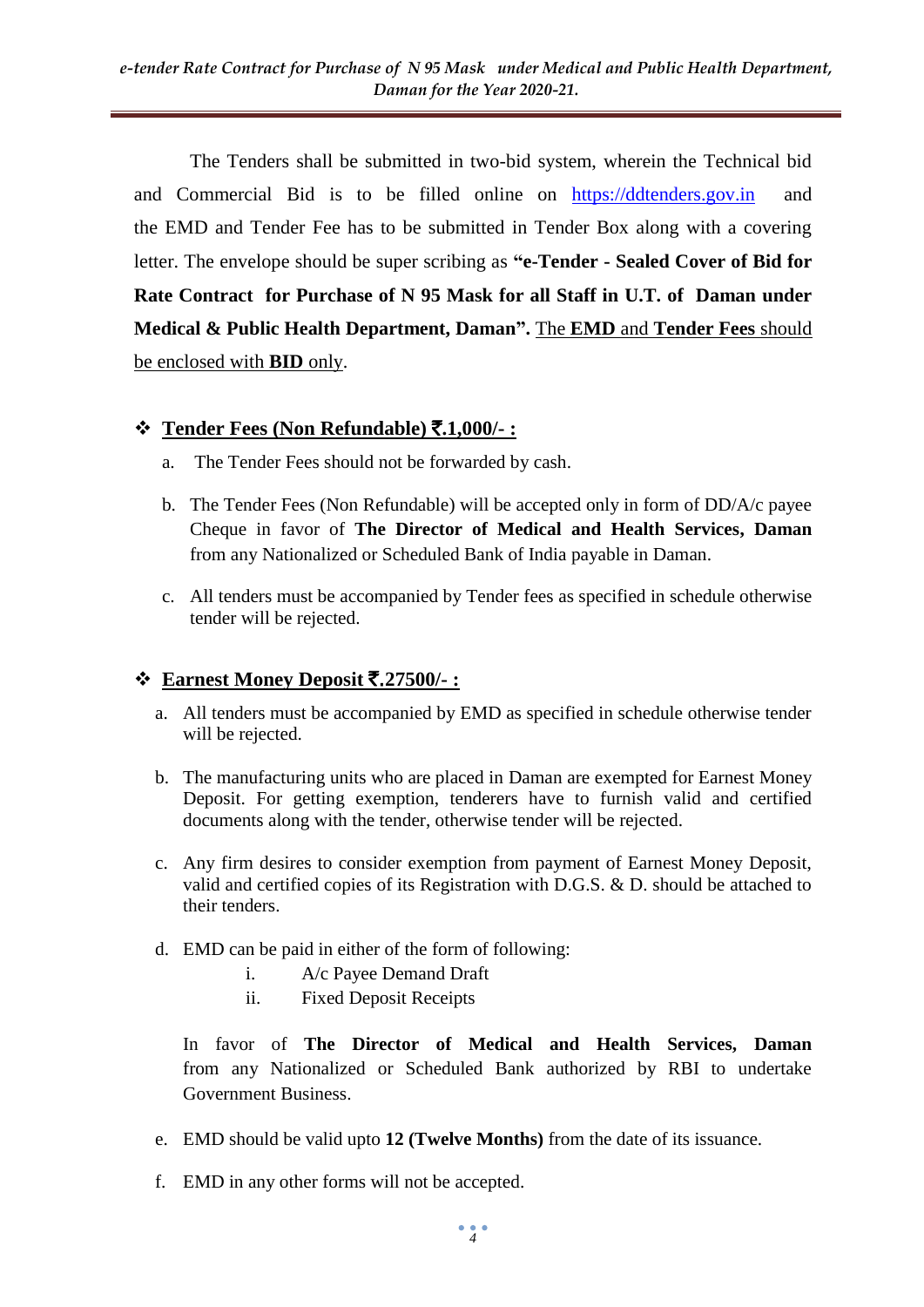- g. EMD/Security Deposit shall be liable to be forfeited in following circumstances:
	- i. Tender is rejected due to failure of supply the requisite documents in proper format or giving any misleading statement or submission of false affidavit or fabricated documents.
	- ii. In case, the contractor does not execute the supply order placed with him within stipulated time, the EMD of the contractor will be forfeited to the Government and the contract for the supply shall terminated with no further liabilities on either party to the contract.
	- iii. Tenderer fails to replace the goods declared to be not of standard quality or not conforming to acceptable standards or found to be decayed/ spoilt.
- h. The amount of Earnest Money paid by the tenderer(s) whose tenders are not accepted will be refunded to them by cheque or Demand Draft (as may be convenient to the Tender Inviting Officer if the amount is above  $\bar{\mathfrak{X}}.200/-$ ) drawn on any Nationalized or Scheduled Bank payable at Daman. Where this mode of payment is not possible the amount will be refunded at the cost of the tenderer.
- i. Only on satisfactory completion of the supply order for and on payment of all bills of the contractor, as to be admitted for payment, the amount of Security Deposit/Earnest Money will be refunded after expiry of guarantee/warranty period, if any, or any such date/period as may be mutually agreed upon.
- j. In case of failure to supply the store, materials etc. ordered for, as per conditions and within the stipulated time, the name articles will be obtained from the tenderer who offered next higher rates or from any other sources, as may be decided by the tender inviting Officer and the loss to the Government on account of such purchases(s) shall be recovered from the former contractor Security Deposit/Earnest Money or bills payable. The contractor shall have no right to dispute with such procedure.
- k. The Earnest Money(s) paid by the tender(s) earlier against any tender(s) or supply order(s) is not adjustable with Earnest Money required by these conditions.

#### **Security Deposit: (SD)**

- a. The successful tenderer will have to pay within 10 days from the date of demand, an amount equal to 10% of the total value of articles, which may be ordered, as the amount of security deposit.
- b. Non receipt of Security Deposit within stipulated time will result in automatic cancellation of the order for supply without any intimation.
- c. However in case if any articles are received for which the Security Deposit may not have been deposited, the full Security Deposit as may be due from the contractor will be recovered from the bill(s) for such articles.
- d. The Security Deposit(s) paid by the tender(s) earlier against any tender(s) or supply order(s) is not adjustable with Security Deposit required by these conditions.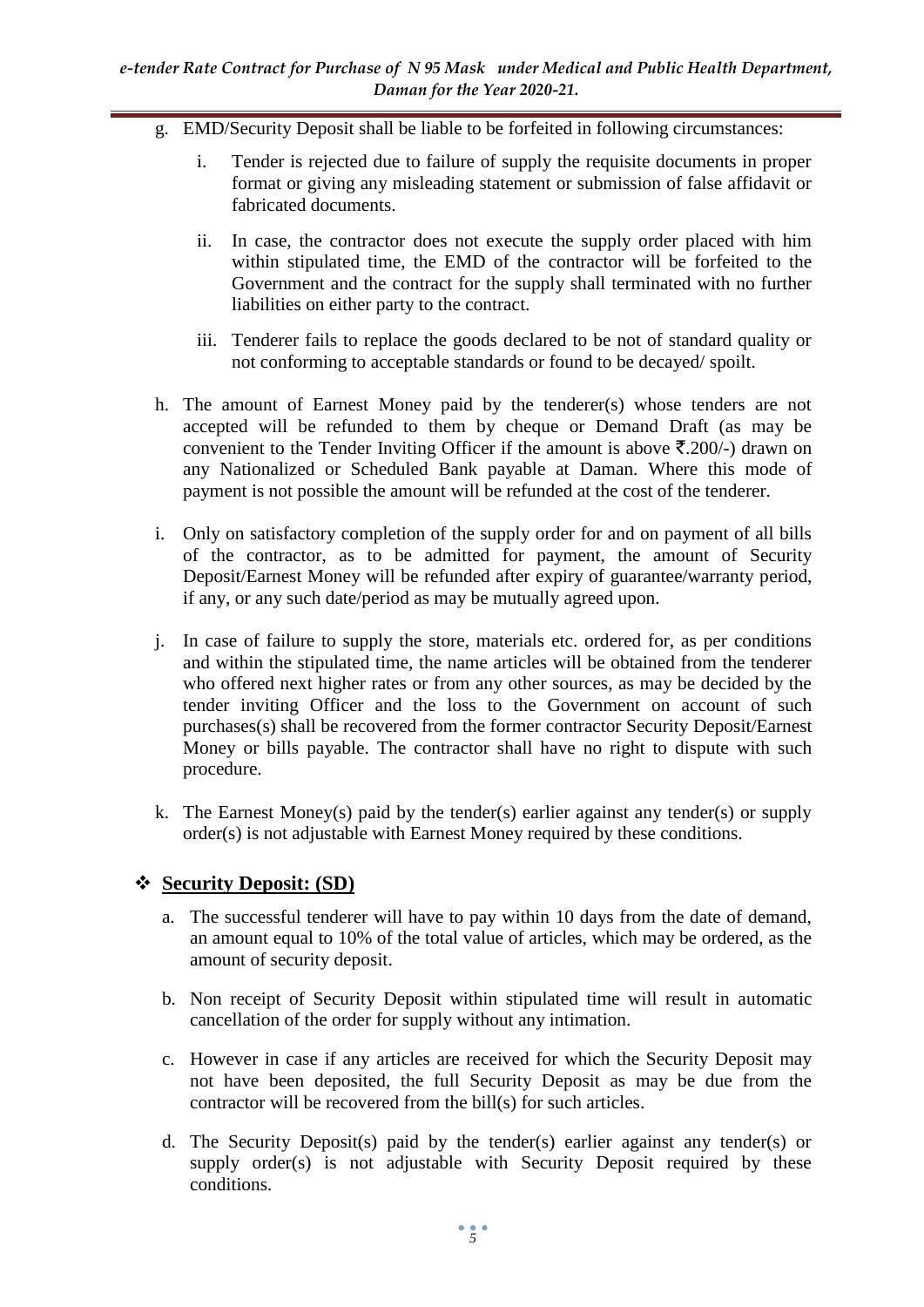- e. In case of failure to replace the accepted and rejected articles from the supplies made, as mentioned in the conditions the loss undergone by the Government will be recovered from the contractor Security Deposit or payment due of any bill(s) to the extend required.
- f. The tender inviting officer will consider extension of time for remitting the Security Deposit as demanded. However, in case of denial to consider such extension the contractor is bound to abide by the limit given and liable to make good for the loss made to the Government on account of his failure to abide by the time limit.

## **Conditions of Contract :**

## **1. ACCEPTANCE OF TENDER:**

- a. The tender is liable for rejection due to any of the reasons mentioned below:
	- i. Non-Submission of tender within stipulated time online.
	- ii. Submission of tender physically in the Office but not submitted online on [https://ddtenders.gov.in](https://ddtenders.gov.in/nicgep/app)
	- iii. Tender is unsigned or not initialed on each page or with unauthenticated corrections.
	- iv. Non-payment of Earnest Money Deposit (if not exempted)
	- v. Non-Submission of required documents as mentioned in schedule
	- vi. Conditional / Vague offers.
	- vii. Unsatisfactory past performance of the tenderer.
	- viii. Items with major changes/ deviations in specifications/ standard/ grade/ packing/ quality offered.
	- ix. Offering an accessory optional even though required to operate the instrument.
	- x. Submission of misleading/contradictory/false statement or information and fabricated/ invalid documents.
	- xi. Tenders not filled up properly.
	- xii. Non-submission of AMC / CMC rates in prescribed format.
- b. Any discount which the bidder wants to give has to be considered and total final bid amount has to be mentioned clearly in the price bid form on [https://ddtenders.gov.in](https://ddtenders.gov.in/)
- c. Discount offered after price bid opening will not be considered.
- d. The consolidated rates entered in the online website will be taken in to account for preparing price statements. However the tender which is found technically acceptable as well as lowest in terms of evaluated rates only be considered for placing the order.
- e. The Director, Medical and Health Services may seek any clarifications/explanation/documentary evidence related to offer at any stage from tenderers if required.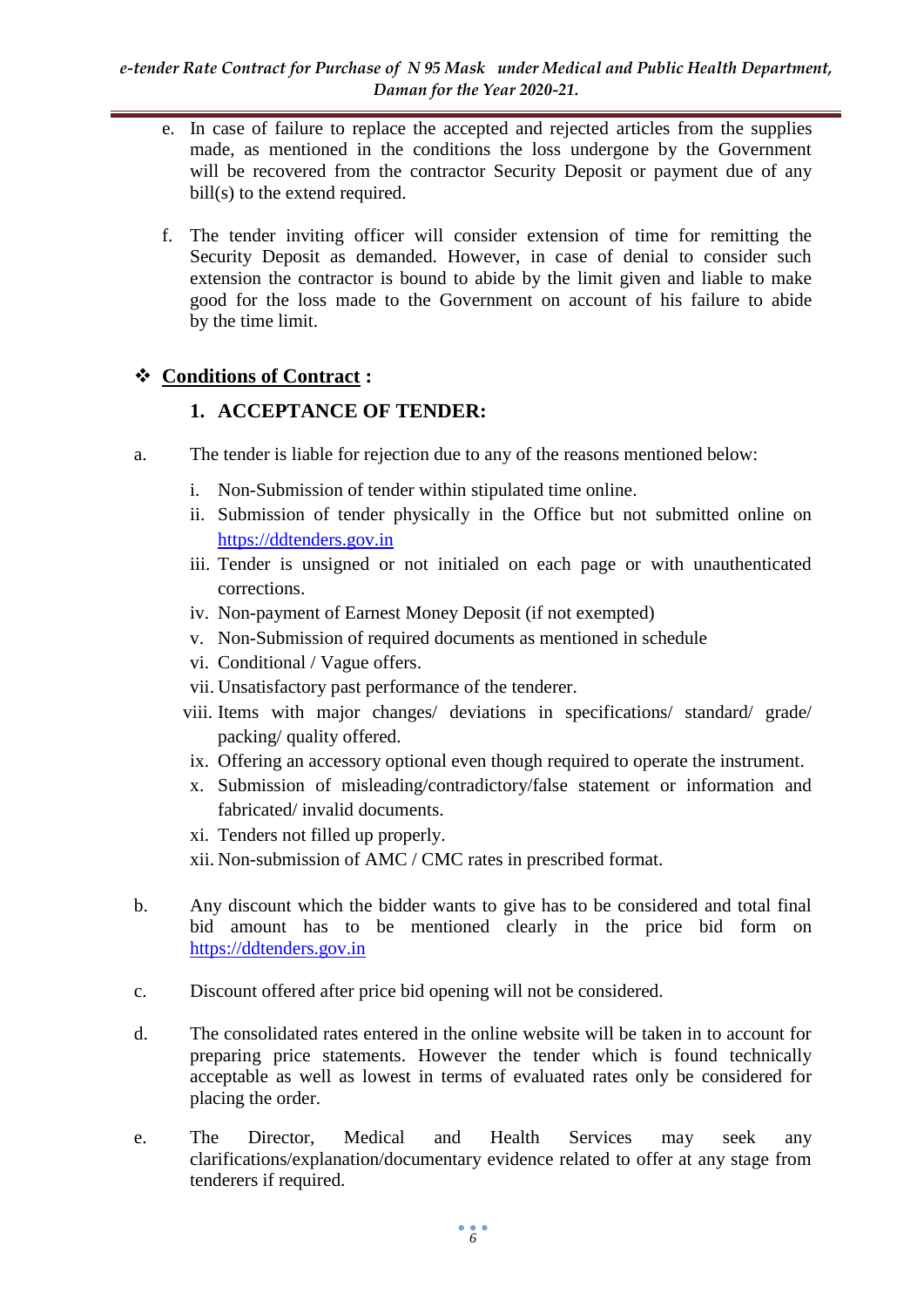- f. The rate should be quoted in the prescribed form given by the department; **the rate should be valid upto One Year from the date of tenderization**, with Rate Contract .
- g. All/Taxes/Duties/Royalties Charges payable on the sales/transport etc. within and/or outside the state shall be payable by the supplier.
- h. The decision of the Tender Inviting Officer for acceptance/rejection of any articles supplied including the decision for equivalent specifications, standard and quality etc. of articles shall be final.
- i. The right to accept or reject without assigning any reasons or all tenders in part or whole is reserved with the Tender Inviting Officer and his decision(s) on all matters relating to acceptance or rejection of the tenders as a whole or in part will be final and binding to all.
- j. No separate agreement will be required to be signed by the successful tender(s) for the purpose of this contract for supply. Rates tendered/offered in response to the concerned Tender Notice shall be considered as acceptance of all above terms and conditions for supply for all legal purpose.
- k. The rate(s) quoted should be strictly for free delivery at FOR Shri Vinoba Bhave Civil Hospital and will be valid and operative for supply orders issued within one year from the date of invitation of tenders.
- l. The department shall not take any responsibility of unloading the goods; the successful bidder has to make arrangements for unloading at the site.
- m. Bidder / its sister concerns / companies where its Promoters / Directors either directly or indirectly are involved, should not have ever been blacklisted in tender / supplies by any state/Central Govt . Bidder should submit affidavit in this regard. The bidder should provide accurate information of litigation or arbitration resulting from contracts completed or under execution by him over the last ten years. False affidavit would lead to blacklisting and termination of the contract at any stage. In such cases all the losses that will arise out of this issue will be recovered from the Tenderer / Contractor and he will not have any defence for the same. In case of bidder / principal is involved / penalized under any investigation of CVC or any State/Central Govt. Commission in relation to the similar work project issue; the bid will be out rightly rejected.

## **2. TERMS OF WORK EXECUTION :**

- a. Extension of time limit of work order shall be considered by the Tender Inviting Officer. The extension so granted may be without levy of compensation for delay in execution of work the cost of work order for at the discretion of the authority competent to grant extension of time limit provided such request is made well in time, depending upon the circumstances and such decision in the matter will be final.
- b. Inspection will be carried out in the premises of DMHS. If goods to be inspected in factory premises all expenditure to be borne by the Tenderer.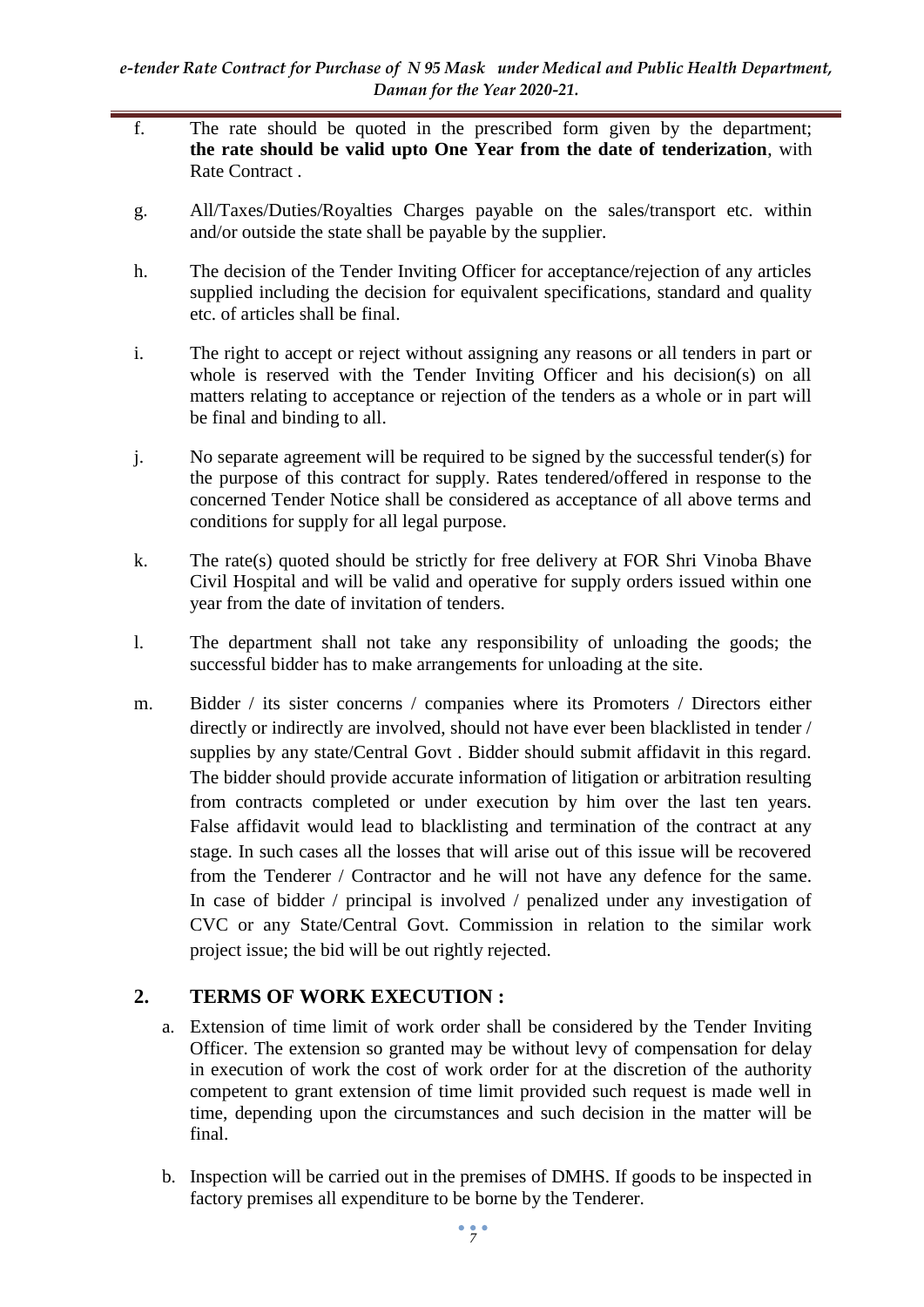## **3. Bid Evaluation Methodology :**

A. **Preliminary Evaluation**: Tender Fee and EMD Submission.

#### B. **Technical Evaluation:**

- Scrutiny of technical specifications and other relevant documents as asked by the department with the quoted specification.
- Scrutiny of Compliance Statement given by the bidder.
- Technical Demonstration if required.
- C. **Financial Evaluation**: Lowest quoted offered by Technically Qualified Bidders

#### **4. PAYMENT TERMS :**

- a. 100% of the invoice amount will be paid only after completation of work successfuly and submission of Security deposit i.e. 10% of the tender value.
- b. Price escalation clause will not be entertained under any circumstances.
- c. All bills should be in **TRIPLICATE** and should invariably mention the number and date of work order.
- d. All bills for amount above  $\overline{\mathfrak{F}}.5,000/$  should be pre-receipted on a Revenue Stamp of proper value. Bills for amount exceeding  $\overline{\xi}$ .5,000/- not pre-receipted on Revenue Stamp of proper value will not be accepted for payment.
- e. Each bill in which Service Tax is charged must contain the following certificates on the body of the bill: **"CERTIFIED"** that the service on which Service Tax has been charged have not been exempted under the Central Service Tax Act or the Rules made there under and the amount charged on account of Service Tax on these service is not more than what is payable under the provisions of relevant Act or Rules made there under".
- f. No extra charge for transporation, forwarding and insurance etc. will be paid on the rates quoted.
- g. The rates should be quoted only for the work specified in the list of requirement.

Signature of Agency With Rubber Stamp

> **Sd/- Director** Medical & Health Services Daman & Diu "Tel.No.0260-2230470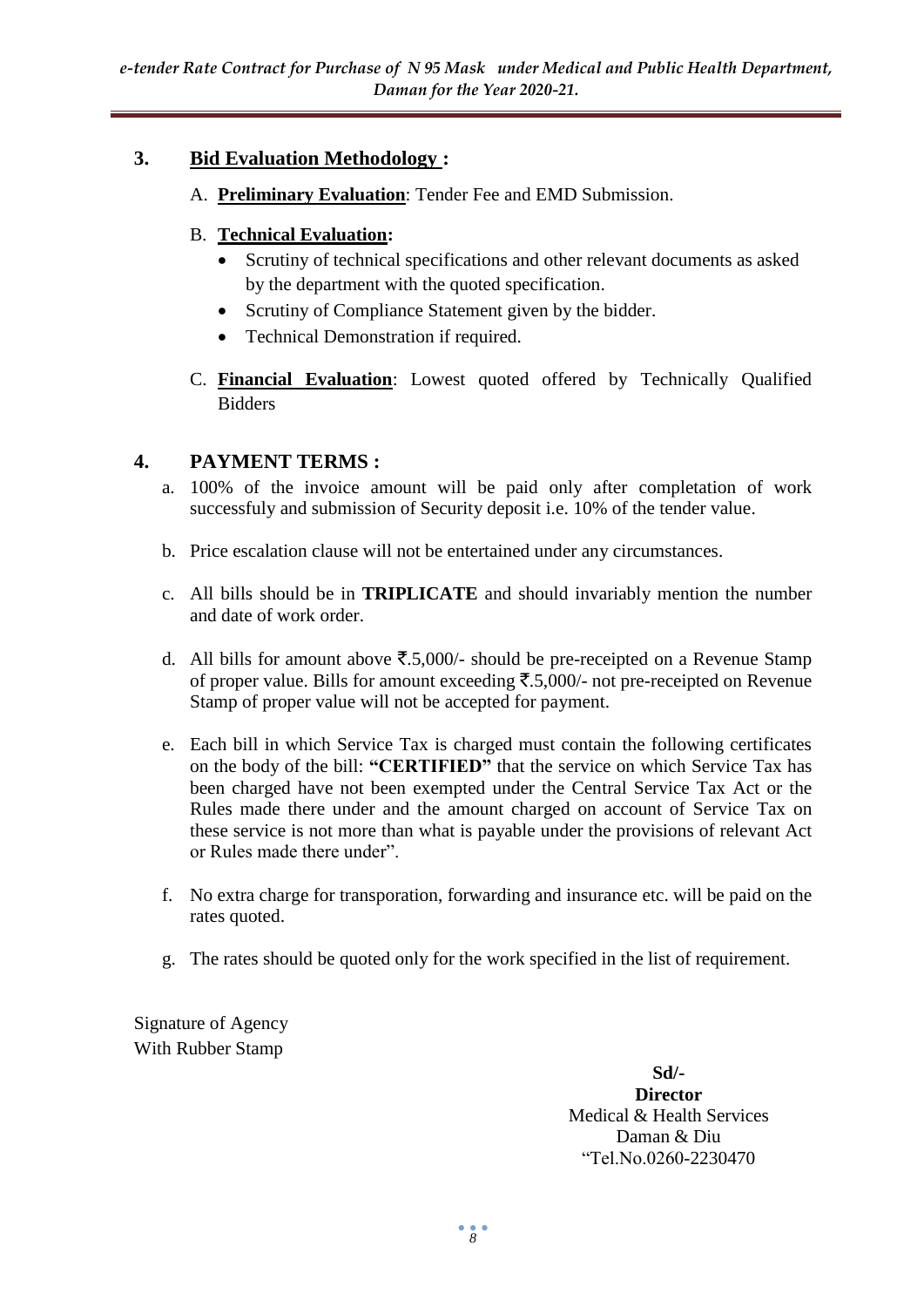# **ANNEXURE- A**

( to be submitted on the letter head of the company/firm)

I hereby certify that the firm has not been ever blacklisted by any Central / State Government / Public Undertaking / Institution on any account.

I also certify that the above information is true and correct in and every respect and in any case at a later date it is found that any details provided above are incorrect, any contract given to the firm may be summarily terminated and the firm will be blacklisted.

I also certify that firm will supply the items as per specification given by institution and also abide all the terms and conditions stipulated in tender.

Date: Place:

> Name Business Address Signature Bidder Seal of Bidder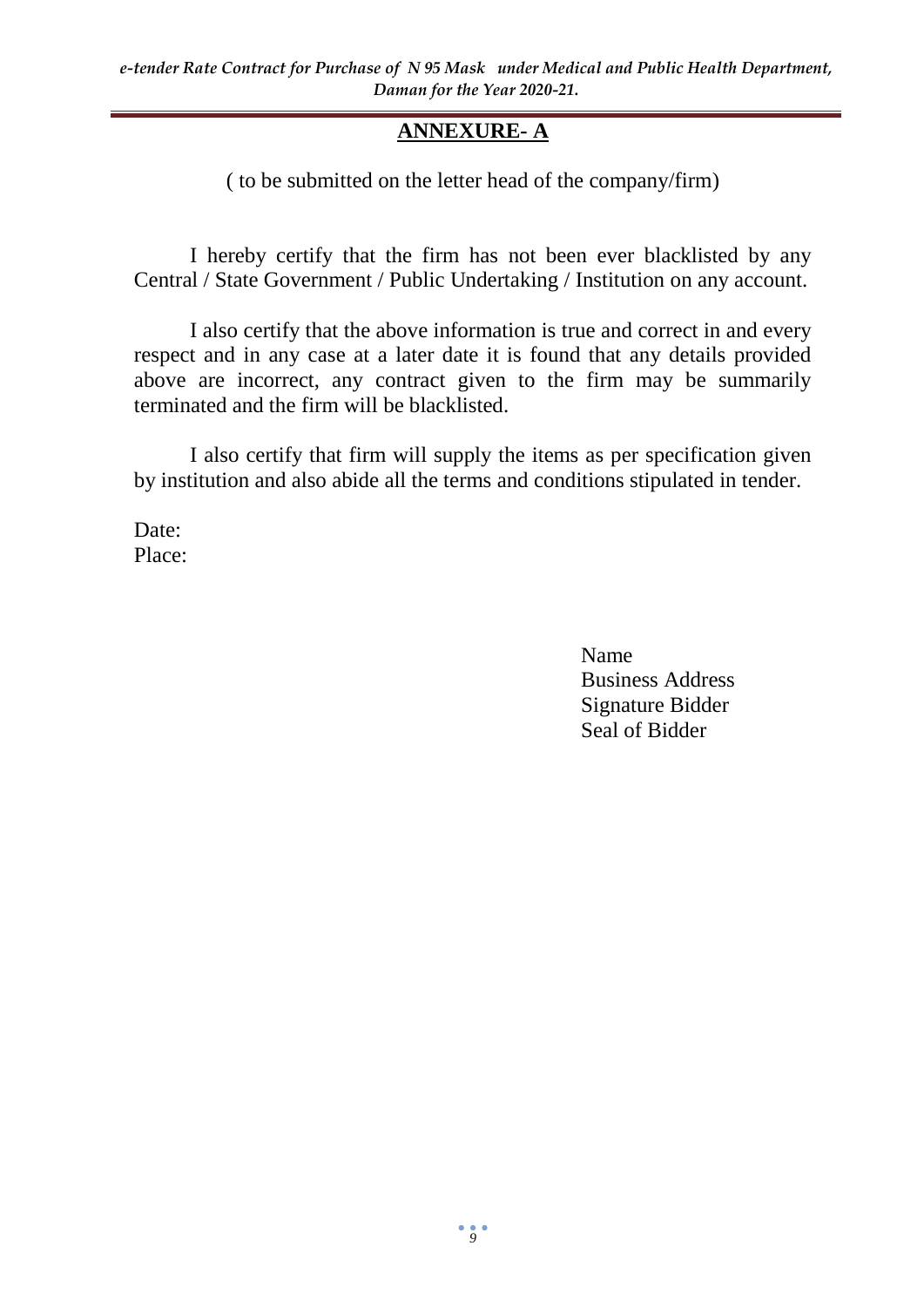# **ANNEXURE - B**

### **SCHEDULE OF DOCUMENTS ATTACHED**

| Sr.<br>No. | Document/Certificate                                                                                                              | <b>Uploaded &amp;</b><br><b>Enclosed</b> | At<br>Page No. |
|------------|-----------------------------------------------------------------------------------------------------------------------------------|------------------------------------------|----------------|
| A.         | <b>General Documents:</b>                                                                                                         |                                          |                |
| 01.        | <b>Tender Fees</b>                                                                                                                | Yes/No                                   |                |
| 02.        | <b>EMD</b>                                                                                                                        | Yes/No                                   |                |
| 03.        | PAN No.                                                                                                                           | Yes/No                                   |                |
| 04.        | Sale Tax Reg./ VAT / GST Reg.                                                                                                     | Yes/No                                   |                |
| 05.        | License in field of supply.                                                                                                       | Yes/No                                   |                |
| 06.        | Scan copy of Terms and Conditions of the tender<br>documents duly Stamped and Signed on each page.                                | Yes/No                                   |                |
| 07.        | Scan copy of Schedule of Documents correctly filled<br>with Stamped and Signed on each page. (Scope of<br>Work)                   | Yes/No                                   |                |
| 08.        | Annual Turnover Certificate for Last 3 Years duly<br>stamped and signed by CA.                                                    | Yes/No                                   |                |
| 09.        | Letter / Undertaking Mentioning<br>in<br>Reputed<br>Manufacturer / Authorized Distributors/ Suppliers of<br>the items prescribed. | Yes/No                                   |                |

It is verified that all the certificates/permissions/documents are valid and current as on date and have not been withdrawn/cancelled by the issuing authority. It is further verified that the represents at above, declaration part are as per the format prescribed by the Administration and it is clearly and distinctly understood by me/us that the tender is liable to be rejected if on scrutiny and of these certificates is found to be not as per the prescribed format of Administration.

I/We further undertake to produce on demand the original certificate/ permission/ document for verification at any stage during the processing of the tender.

Date:

Place:

Sign & Stamp of tenderer.